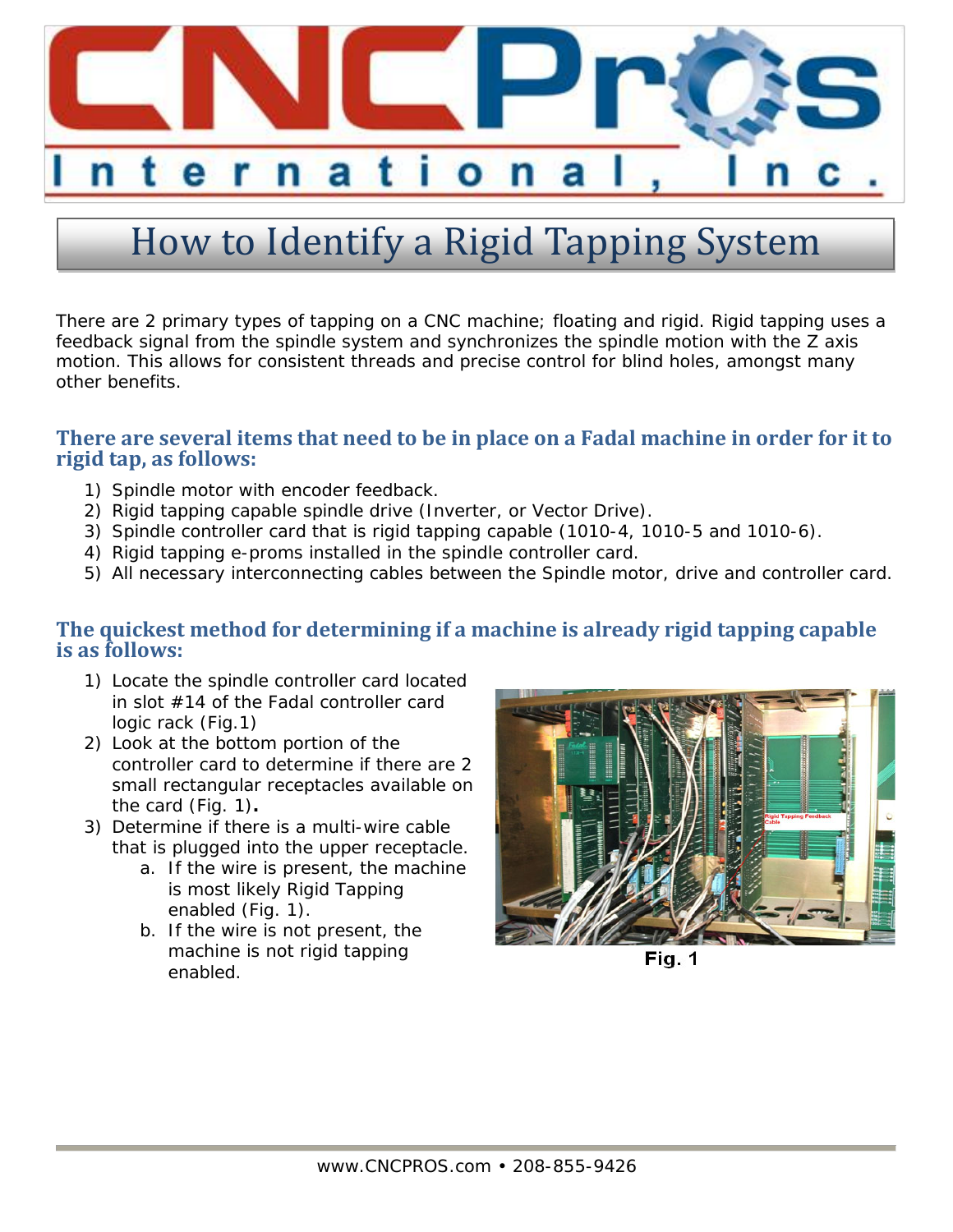

## **How to determine what your machine needs to add rigid tapping:**

- 1) Determine if your machine has an encoder on the spindle motor (Fig. 2). Remove the top motor cover that holds the cooling fan and look directly at the top surface of the motor
	- a. The US Digital Encoder is a small black plastic horseshoe ENC-0007
	- b. The encoder products encoder is a small metal pot ENC-0004.
		- i. If your machine already has an encoder and a cable that runs down to your spindle drive, move onto step 2.
	- c. If there is at least a ¼" diameter shaft on top of the motor (Fig. 2)**.**
		- i. If your machine does not have an encoder, but has a  $\frac{1}{4}$  diameter shaft protruding from the top of the spindle motor, you will need to add an encoder and cable to run down to the Spindle Drive.
		- ii. Use the following items to add an encoder:

ENC-0004 Encoder

- STM-0148 Encoder mount plate
- WIR-0168 Encoder cable to spindle drive
- d. The top of the motor is completely flat.



Fig. 2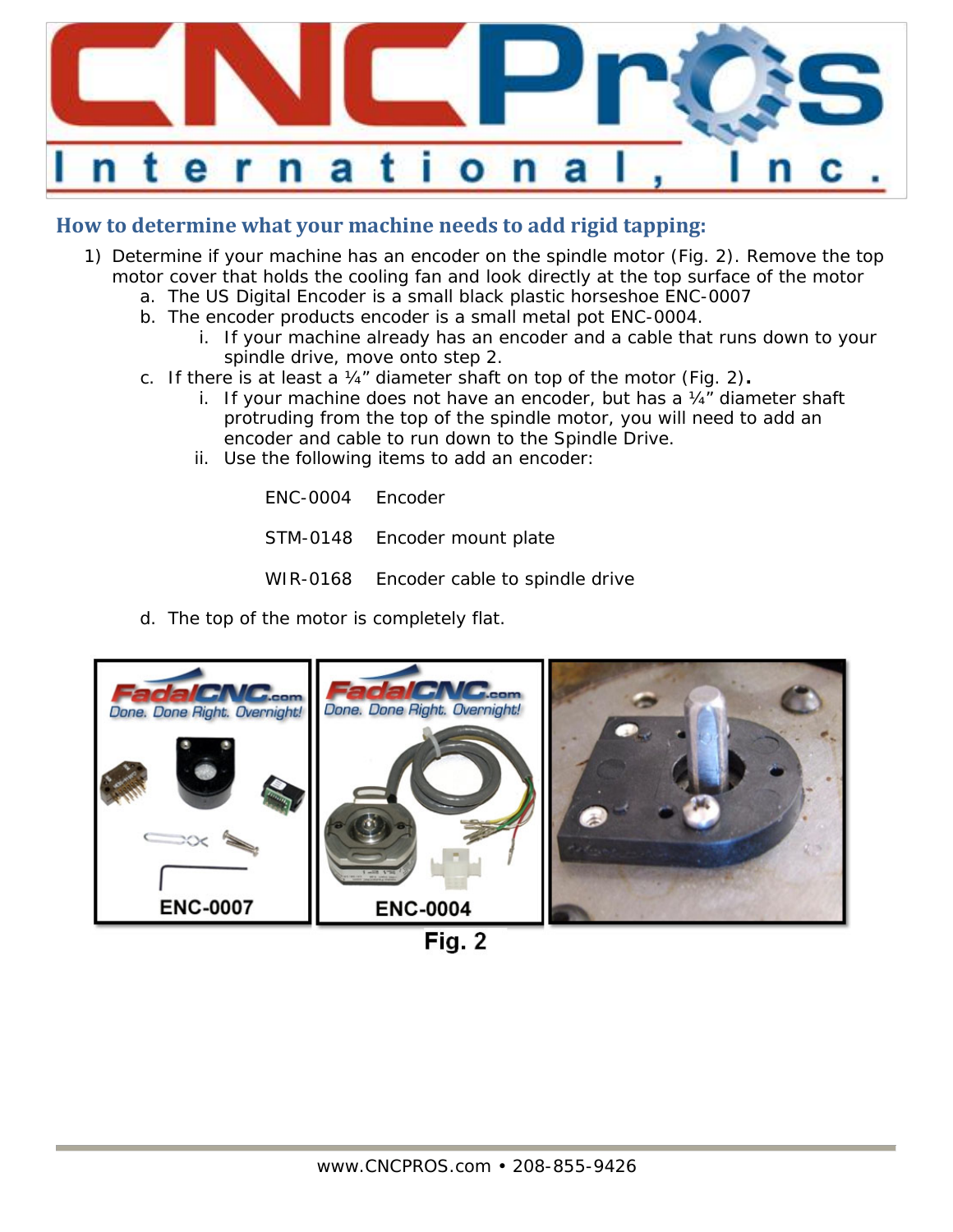

- 2) Determine if you have a rigid tapping capable spindle drive.
	- a. Look at your spindle drive and determine if it has an allowance for an encoder feedback hookup (Fig. 3)**.** The connector will be a small square connector with 9 pins and multi colored wires.



**Fig. 3**